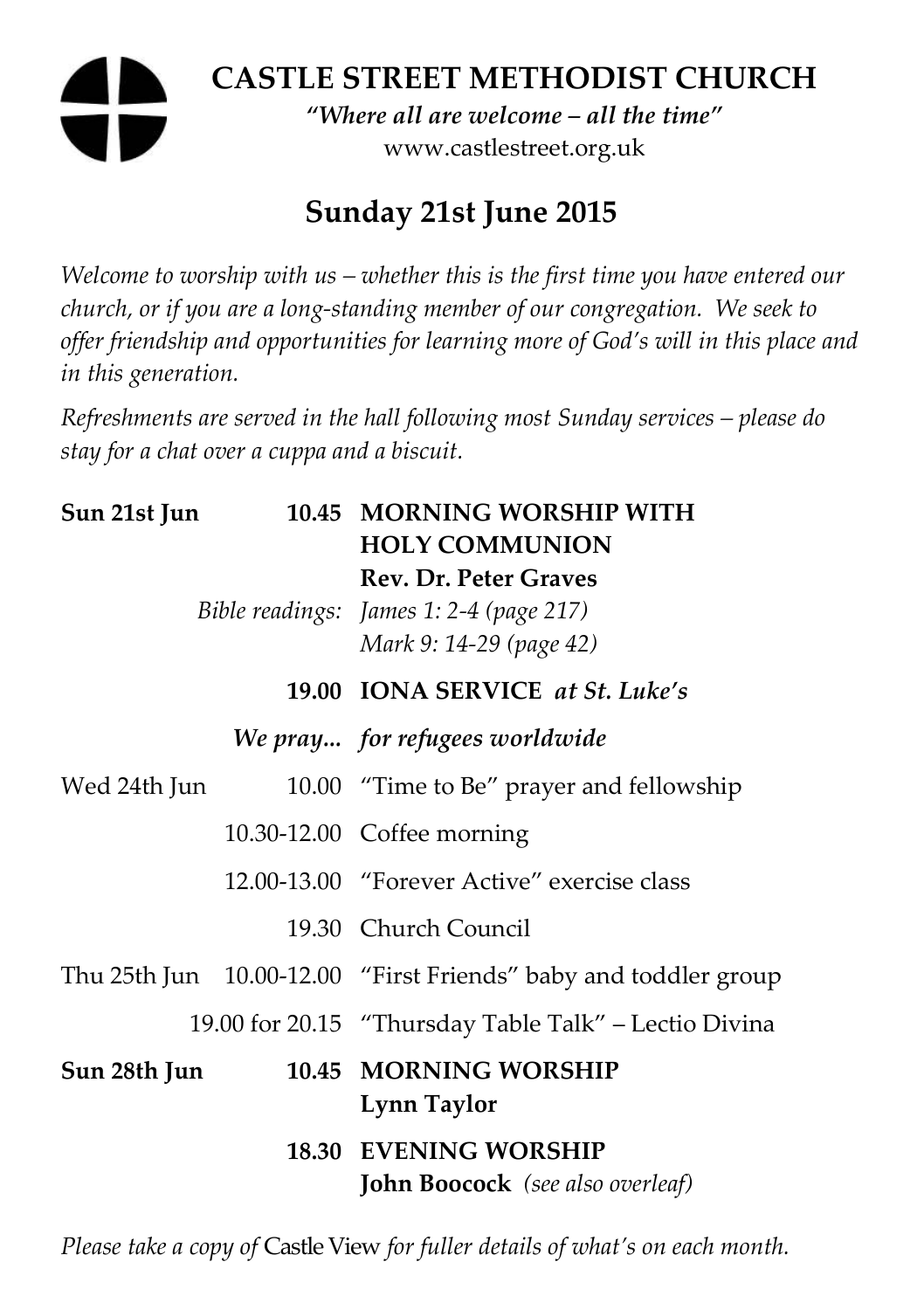#### **MHA envelopes**

Last Sunday was MHA Sunday, and envelopes were distributed for donations to this Methodist charity – please return them as soon as possible. More information about the work of MHA can be found on the envelopes, or visit www.mha.org.uk.

+\*\*\*\*\*\*\*

#### **"Thursday Table Talk" this week**

"Table Talk" on Thursday will be the third (or four) in the series on "Lectio Divina" or Christian Meditation. Meet at 7pm for food, followed by coffee at 8pm, or just come for the "talk" at 8.15pm. Details can be found in *Castle View*.

+\*\*\*\*\*\*\*

#### **Church Council meeting**

A reminder that the Church Council will meet this Wednesday (24th June) at 7.30pm: the agenda and papers will be circulated shortly.

+\*\*\*\*\*\*\*

#### **Change to advertised evening service next week**

The evening service next week will not be led by "Table Talk" as originally advertised, but will instead be conducted by John Boocock. It will be a discussion service "of sorts", and much of it will be put together on the spot based on the lectionary readings.

+\*\*\*\*\*\*\*

#### **Haslingfield Strawberry Fayre**

Haslingfield Methodist Church and the Little Owls Preschool are once again holding a Strawberry Fayre, on Friday 3rd July from 5.30pm until 7pm. It will be held in the gardens of Haslingfield Methodist Church, or, if wet, inside. There will be a delicious barbeque, a cold buffet, strawberries and cream, and ice cream, plus a cake stall and various other stalls, and fun and games.

Admission is by a voluntary donation of non-perishable food for the food bank. Money raised will be split between the Guide Dogs for the Blind, Little Owls Preschool, and Haslingfield Methodist Church. Do go along and support this annual event.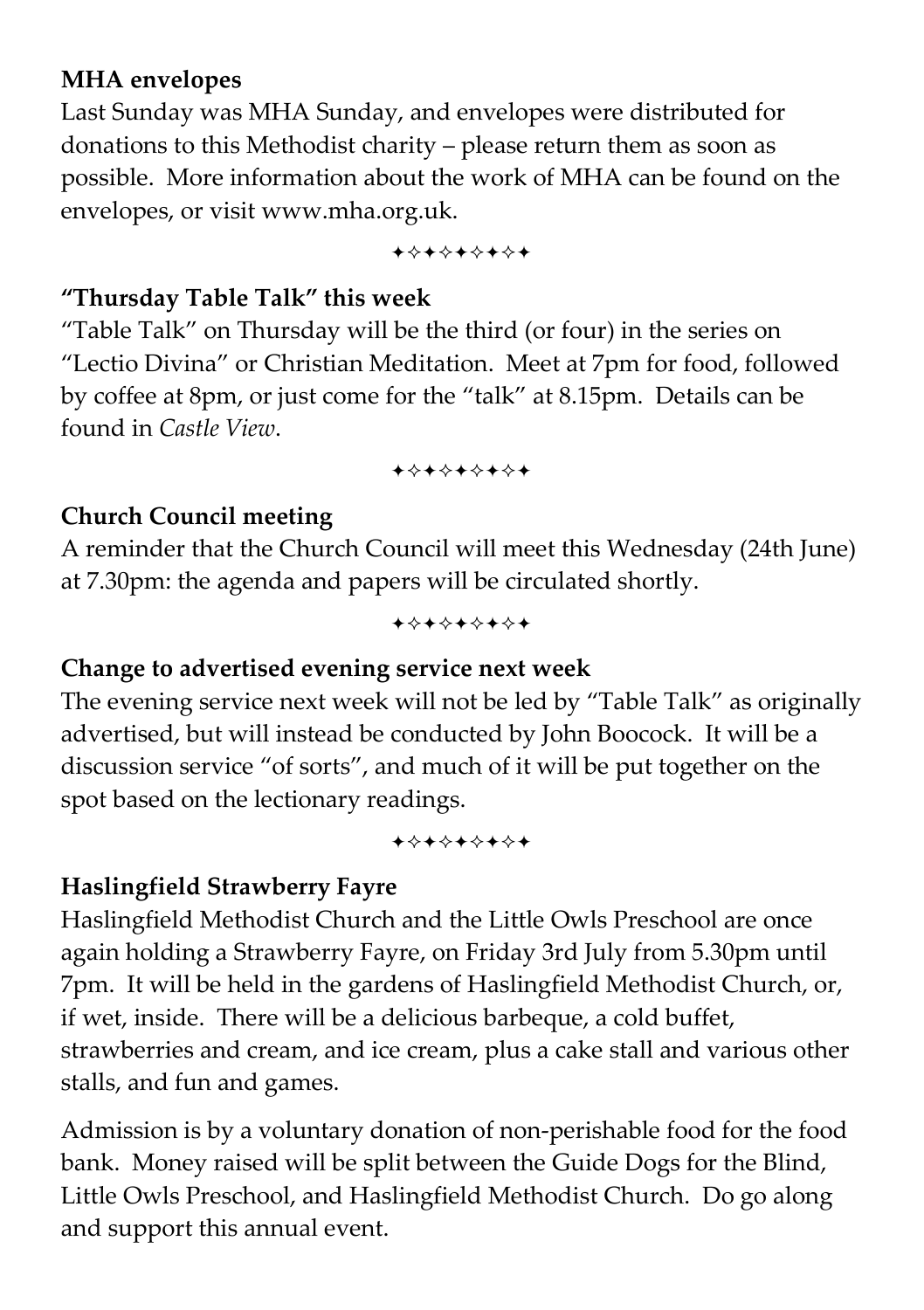## **Christian Believer: knowing God with heart and mind**

This exciting new study programme will begin in the circuit this summer. The course is particularly suitable for those who have followed the popular Disciple course, for local preachers and for others who have undertaken an advanced course of Bible or theological study.

"Christian Believer" is a stimulating and challenging course which has received excellent reviews from participants. The course involves substantial "homework" in advance of a weekly meeting and combines study of Scripture and Christian belief.

Anyone interested in finding out more about the new programme is invited to attend one of the preliminary meetings here at Castle Street on either this Tuesday (23rd June) or Tuesday 14th July at 7.15pm.

If you can attend neither of these meetings, but wish to express interest in pursuing the course and request further information, please contact either Peter Graves (e-mail: pcgcam *at* yahoo *dot* com) or Derek Nicholls (e-mail: derekcnicholls *at* btinternet *dot* com).

+\*\*\*\*\*\*\*

## **Quiz and Curry Night – Saturday 27th June**

Alice Taylor, the fifteen-year-old daughter of Emily and Steve, is going to Pune in India during August to take part in a Community Leadership Development Project organised by Girlguiding Anglia Region, working alongside Sangam's partner organisations. The trip costs £2,400 and Alice hopes to raise at least £1,500 of that in various ways.

As part of her fundraising, there is to be a Quiz and Curry Night next Saturday at St. Augustine's Church, Richmond Road, from 6pm until 9.30pm. Tickets cost £10, including a meal and soft drink (bring your own alcoholic drinks if you wish). To book a place, contact Steve Taylor (e-mail: steve\_taylor *at* cantab *dot* net) by Wednesday (24th) – payment will be taken on the evening.

Alice can also be sponsored directly via the Just Giving website (www.justgiving.com/AliceTSangam2015) or by sending a cheque payable to "NW District Guides International" (write "Alice Taylor Sangam 2015") on the back – contact Steve (see above) for details of where to send it.